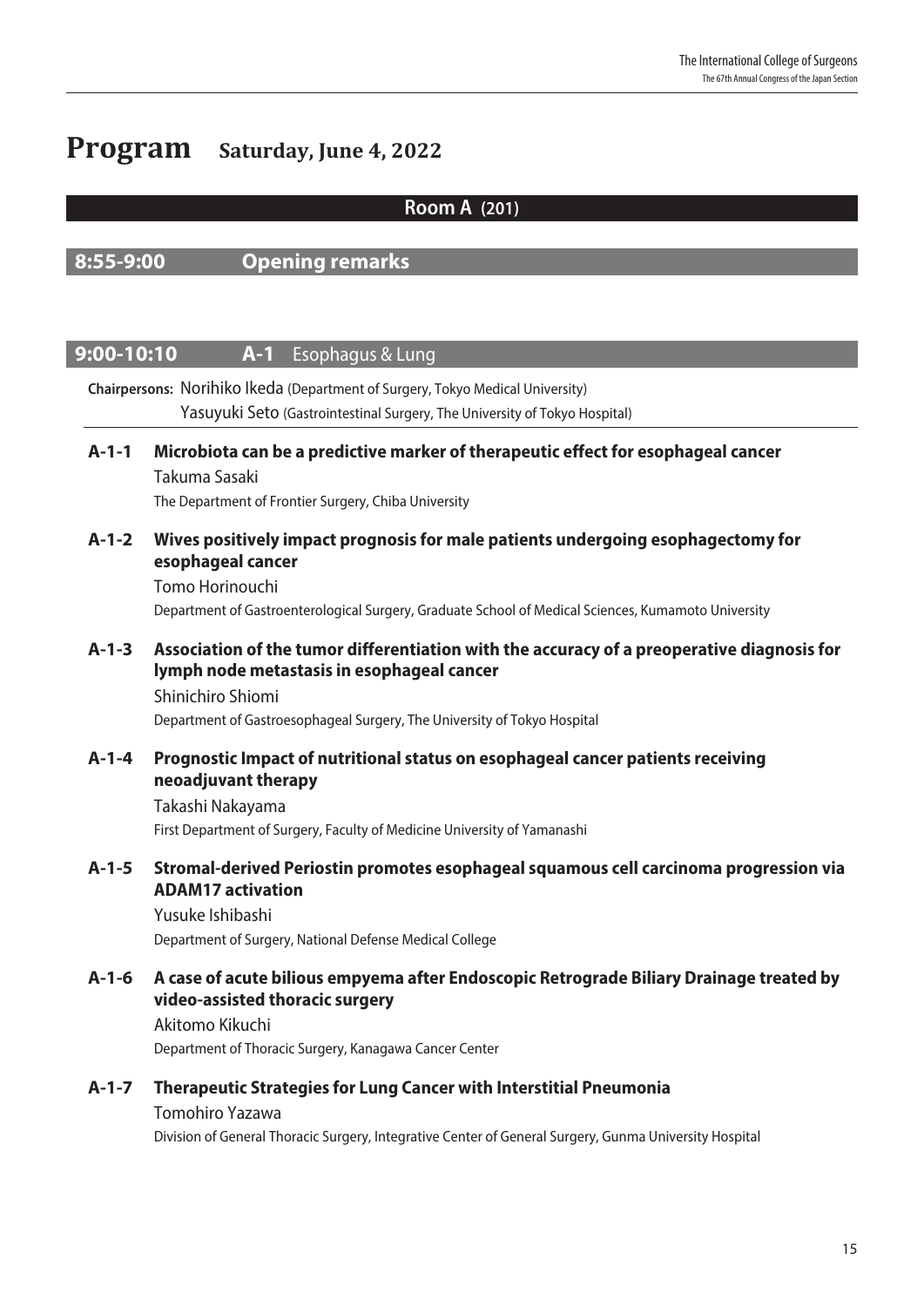## 10:10-11:00 **Educational Lecture** Sponsored by DAIICHI SANKYO CO., LTD.

Chairperson: Takehito Otsubo (Director, St. Marianna University Hospital)

## Current Therapeutic Strategy for Colorectal Cancer

#### Hideo Baba

Department of Gastroenterological Surgery, Graduate School of Medical Sciences Kumamoto University

### 11:00-12:00 A-2 Stomach 1

Chairpersons: Atsushi Shiozaki (Division of Digestive Surgery, Department of Surgery,

Kyoto Prefectural University of Medicine)

Naoki Hiki (Department of Upper Gastrointestinal Surgery, Kitasato University School of Medicine)

### A-2-1 Precautions for Endoscopic Hemostasis

-A case study of a gastric ulcer bleeding that resulted in surgery at our hospital-Naoki Takamura Department of Internal Medicine, Teikyo University Chiba Medical Center

### A-2-2 A case of adult idiopathic mesenteric volvulus with laparoscopic gastropexy Hiro Nishizawa

Division of Gastroenterological and General Surgery, Department of Surgery, St. Marianna University School of Medicine

### A-2-3 Clinical impact of jejunostomy for body weight loss after total gastrectomy Takuma Ohashi

Division of Digestive Surgery, Department of Surgery, Kyoto Prefectural University of Medicine

# A-2-4 The examination of usefulness of preoperative depth diagnosis by CT in gastric cancer

Kota Okuno Department of Upper Gastrointestinal Surgery, Kitasato University School of Medicine

## A-2-5 Muscle mass ratio in male gastric cancer patients as an independent predictor of postoperative complications after minimally invasive distal gastrectomy

Gaku Inaguma Department of Surgery, Fujita Health University

#### A-2-6 Risk factors and patterns of recurrence after gastrectomy for early gastric cancer Kosuke Nakane

Department of Gastrointestinal Surgery, Graduate School of Medicine, The University of Tokyo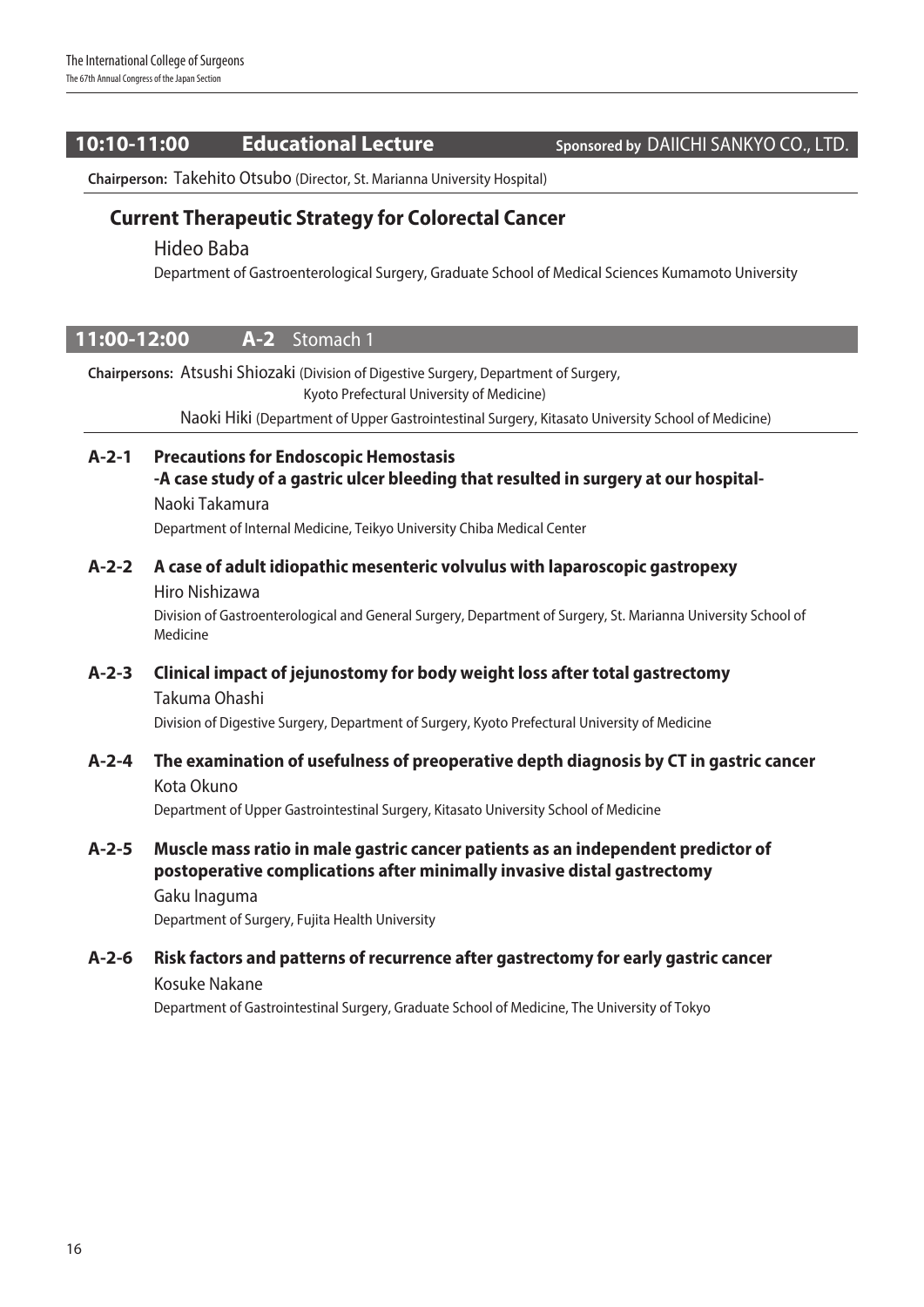## 12:10-13:00 Luncheon Senminar 1 Sponsored by Johnson & Johnson K.K.

Chairperson: Osamu Itano (Department of Hepato-Biliary-Pancreatic & Gastrointestinal Surgery, International University of Health and Welfare School of Medicine)

## Perioperative management toward zero post operative complication in esophagus surgery

Takeo Fujita Esophageal surgery, National Cancer Center Hospital East

## The frontline of SSI prevention bundle for HBP surgery

#### Takuya Minagawa

Department of Hepato-Biliary-Pancreatic & Gastrointestinal Surgery, International University of Health and Welfare School of Medicine

## 13:20-13:50 General Assembly

## 13:50-14:40 **A-3** Stomach 2

#### Chairpersons: Daisuke Ichikawa (First Department of Surgery, University of Yamanashi)

Hiroshi Saeki (Department of General Surgical Science, Gunma University)

### A-3-1 Examination of surgical cases for gastric cancer liver metastasis in our hospital Yuko Tamura

Department of Gastroenterological surgery, Graduate school of Medicine, Yokohama city university

#### A-3-2 The clinical efficacy of the perioperative anticoagulant strategy for venous thromboembolism in minimally invasive surgery for gastric cancer

Kazumitsu Suzuki Department of surgery, Fujita Health University

#### A-3-3 Elucidation of cancer-associated fibroblasts heterogeneity in gastric tumor microenvironment

Chikanori Tsutsumi Department of Surgery and Oncology, Graduate School of Medical Sciences, Kyushu University

## A-3-4 The function of CACNA2D1 in gastric cancer Hiroyuki Inoue Division of Digestive Surgery, Department of Surgery, Kyoto Prefectural University of Medicine

### A-3-5 Expression and clinical significance of Anoctamin 5 in gastric cancer

#### Tomoyuki Fukami

Division of Digestive Surgery, Department of Surgery, Kyoto Prefectural University of Medicine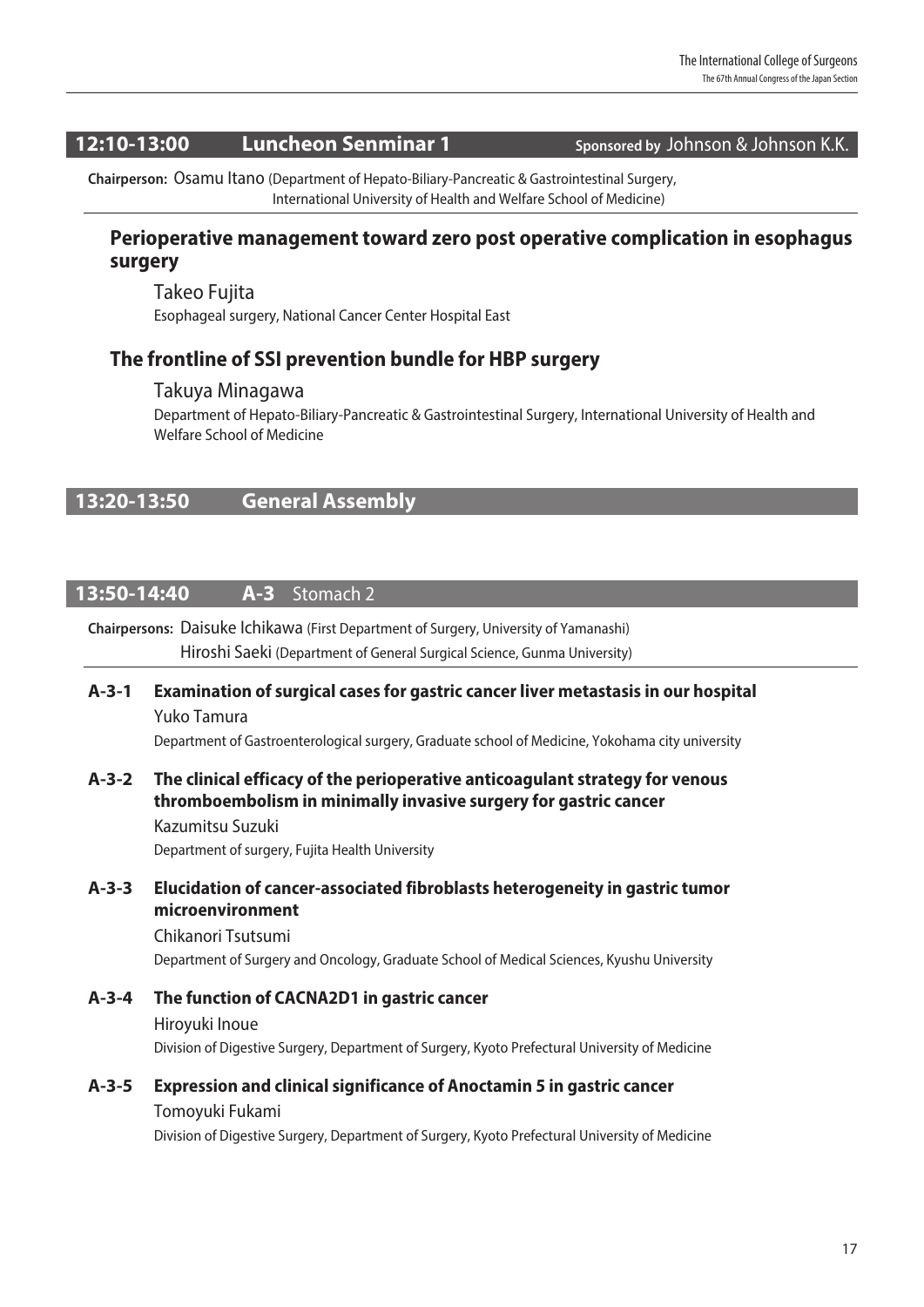#### 14:40-15:50 A-4 Small intestine, Appendix & Miscellaneous

Chairpersons: Masato Yamazaki (Department of Endoscopy/Endoscopic Surgery, Teikyo University Chiba Medical Center) Koichi Hayano (Department of Frontier Surgery, Chiba University Graduate School of Medicine)

A-4-1 Increased incidence of complicated appendicitis due to delayed surgical presentation during the initial COVID-19 pandemic period

Tadataka Takagi Department of Surgery, Heisei Memorial Hospital

A-4-2 23 cases of superior mesenteric artery embolism. – Single institution report

Hikaru Odera Surgery Dept., Funabashi municipal Medical Center

- A-4-3 Laparoscopic cystectomy for recurrent mesenteric cystoma of the ileum: a case report Masahiro Sawada Department of Gastroenterological and General Surgery, St. Marianna University School of Medicine
- A-4-4 Periappendiceal fluid collection on preoperative computed tomography can be an indication for interval appendectomy: A retrospective study

Shintaro Kanaka Department of Gastrointestinal and Hepato-Biliary-Pancreatic Surgery, Nippon Medical School Musashikosugi Hospital

A-4-5 A case of giant peritoneal loose body located outside peritoneum Kotaro Nanno Departments of Gastrointestinal and Hepato-Biliary-Pancreatic Surgery, Nippon Medical School

A-4-6 Single-port laparoscopic repair of a intramesosigmoid hernia Hirotaka Arifuku Department of Gastroenterological and General Surgery, St. Marianna University School of Medicine

A-4-7 A case report of primary round ligament leiomyoma diagnosed during surgery Fumika Kamehama

Department of Digestive and General Surgery, University of the Ryukyus

## **15:50-17:00 A-5** Breast & Basic

Chairpersons: Takeshi Nagashima (Department of General Surgery, Chiba University)

Koichiro Tsugawa (Division of Breast and Endocrine Surgery, Department of Surgery, St. Marianna University School of Medicine)

A-5-1 -A case report- Biliary stent placement made it possible for HER2-positive breast cancer patient to receive Trastuzumab-Deruxtecan (T-DXd)

#### Masaharu Kasuya

Department of General Surgery, Hepato-Biliary-Pancreatic Unit, Breast and Thyroid Surgery, Chiba University

# A-5-2 Clinicopathological utility of HER2-heterogeneity in HER2-negative breast cancer

#### Sasagu Kurozumi

Department of Breast Surgery, International University of Health and Welfare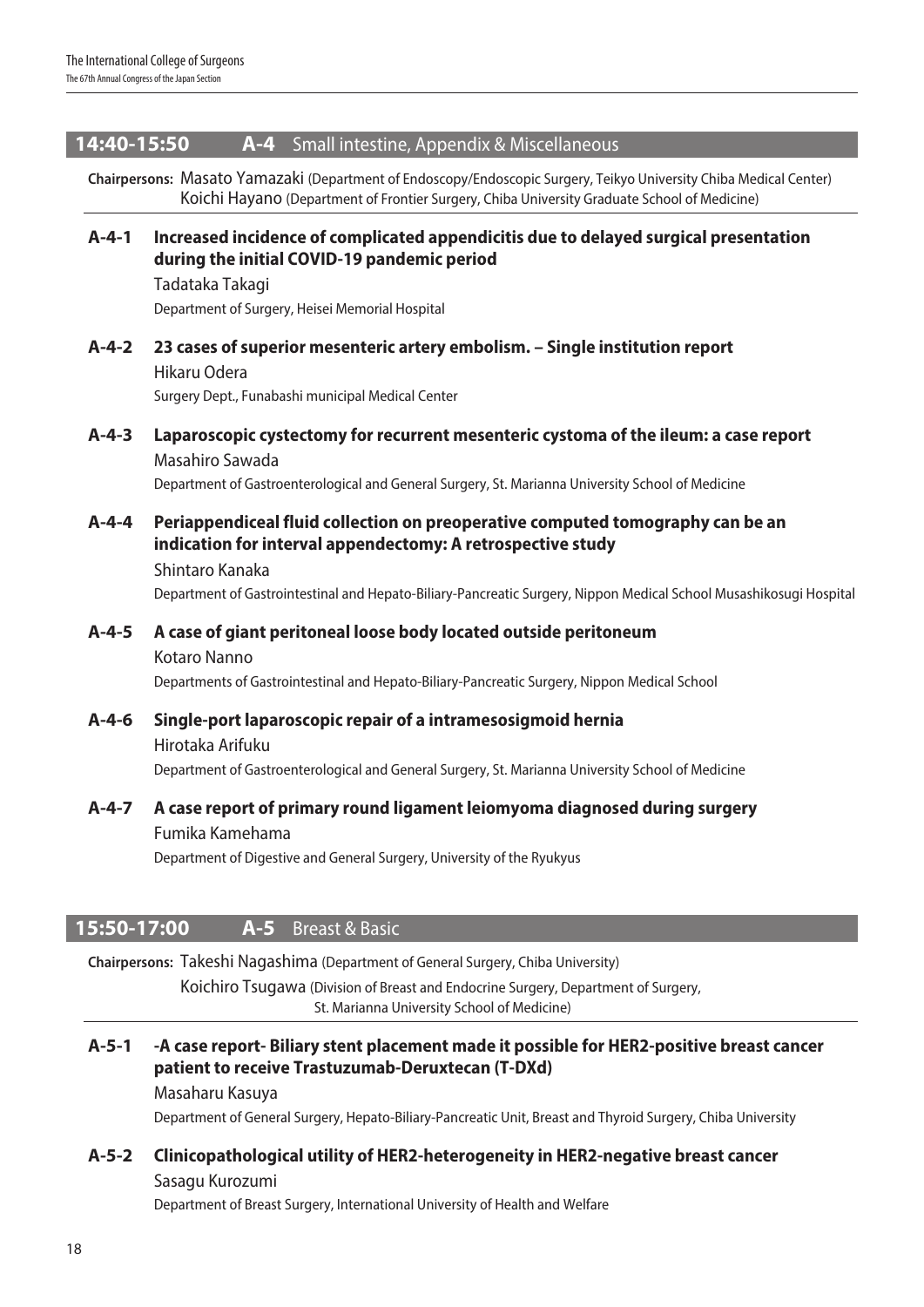## A-5-3 Exploring the key molecular drivers of tumor-infiltrating Lymphocytes in early-stage invasive breast cancer using digital technology

Chikako Honda Dept. of General Surgical Science, Gunma University Graduate School of Medicine

#### A-5-4 Association of intratumor E-cadherin attenuation with lymph node metastasis and adipose tissue invasion (ATI) in patients with breast cancer

Xiangyue Meng Department of Surgery, Nagasaki University Graduate School of Biomedical Sciences

### A-5-5 Development of a novel diagnostic and therapeutic method using recombinant oncolytic reovirus expressing the near-infrared fluorescent protein iRFP720

Katsuhiro Ogawa Depart., of Gastroenterological and Pediatric Surgery, Oita University Faculty of Medicine

#### A-5-6 Local radiotherapy induces the systemic anti-tumor immune response by augmented effector function of antigen-specific CD8+ T cells

Kengo Kuriyama Department of General Surgical Science, Gunma University Graduate School of Medicine

#### A-5-7 An animal model of methotrexate-induced acute intestinal mucositis for drug therapy research

#### Peilin Li

Department of Surgery, Nagasaki University Graduate School of Biomedical Sciences

## 17:00-17:05 Closing remarks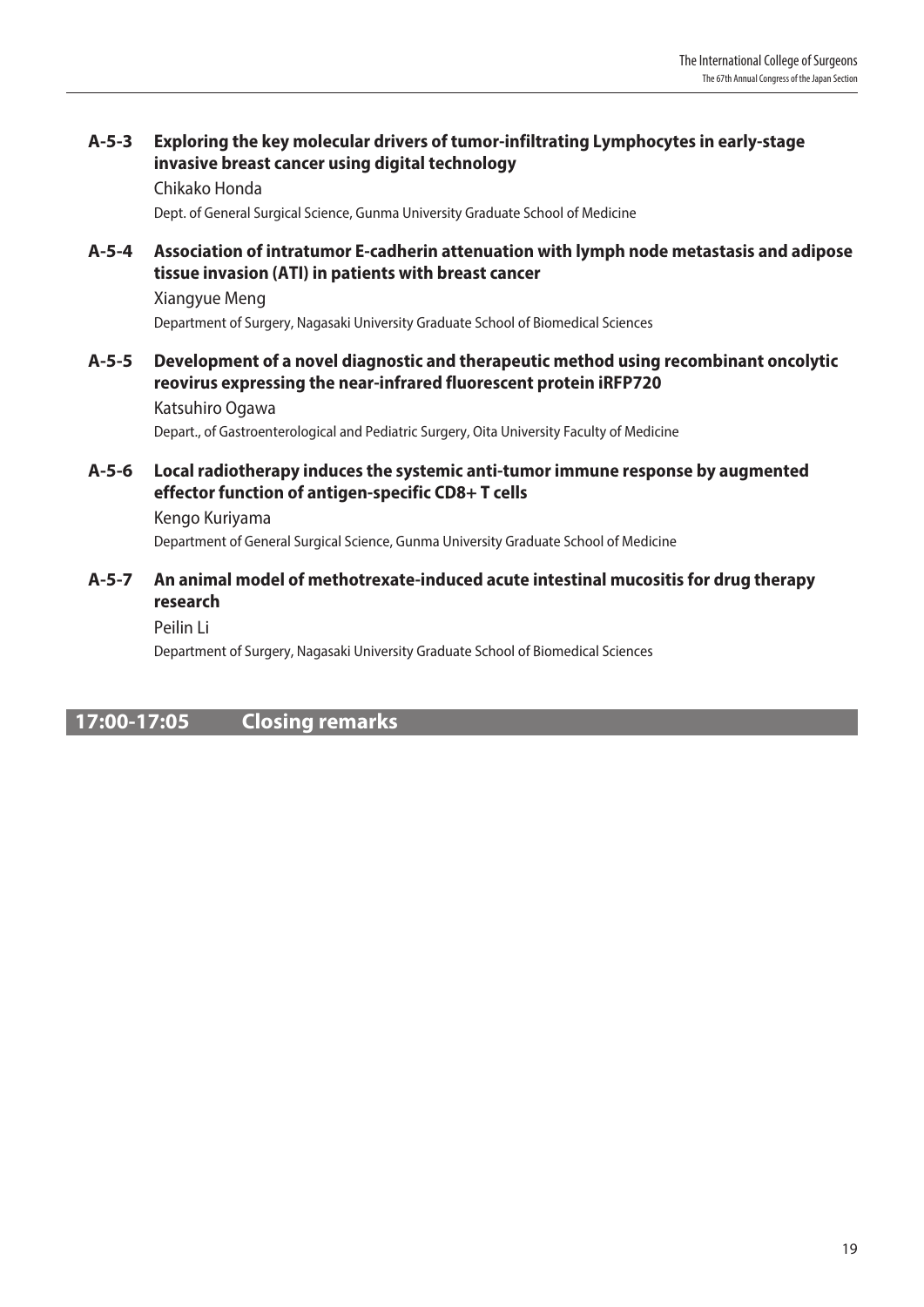## Room B (301)

| 9:00-10:00                                                                                                                                                                | Colorectal 1<br>$B-1$                                                                                                                                                                                                                                                        |
|---------------------------------------------------------------------------------------------------------------------------------------------------------------------------|------------------------------------------------------------------------------------------------------------------------------------------------------------------------------------------------------------------------------------------------------------------------------|
| Chairpersons: Yoshito Akagi (Department of Surgery, Kurume University School of Medicine)<br>Akihiro Usui (Department of Surgery, Teikyo University Chiba Medical Center) |                                                                                                                                                                                                                                                                              |
| $B-1-1$                                                                                                                                                                   | Clinical effects of postoperative prognostic nutritional index in colorectal cancer patients<br>undergoing adjuvant chemotherapy<br>Mizuki Tamai<br>Division of Surgery, North Medical Center Kyoto Prefectural University of Medicine                                       |
| $B-1-2$                                                                                                                                                                   | Optimal preoperative oral antibiotic dosage in colorectal cancer surgery based on the<br>possibility of induction of intestinal bacterial alternation<br>Yudai Nakabayashi<br>Division of Digestive Surgery, Department of Surgery, Kyoto Prefectural University of Medicine |
| $B-1-3$                                                                                                                                                                   | Exosomal DNA has the potential to detect tumor heterogeneity in patients with colorectal<br>cancer<br>Sho Kuriyama<br>Department of Digestive Surgery, Nippon Medical School                                                                                                 |
| $B-1-4$                                                                                                                                                                   | Apparent diffusion coefficient measurements predict survival outcomes after neoadjuvant<br>chemoradiotherapy in locally advanced rectal cancer<br>Yuma Wada<br>Department of Surgery, Tokushima University                                                                   |
| $B-1-5$                                                                                                                                                                   | Impact of PIK3CA mutations in patients with right-sided colorectal cancer<br>Miyasaka Toshimitsu<br>Department of Gastrointestinal and Hepato-Biliary-Pancreatic Surgery, Nippon Medical School                                                                              |
| $B-1-6$                                                                                                                                                                   | Developing of new imaging analysis for colorectal elevated lesions<br>Hisashi Mamiya<br>Department of Frontier Surgery, Chiba University Graduate School of Medicine                                                                                                         |
| 11:00-12:00                                                                                                                                                               | <b>Colorectal 2</b><br>$B-2$                                                                                                                                                                                                                                                 |

Chairpersons: Yoshihisa Saida (Department of Surgery, Toho University Ohashi Medical Center) Takeshi Yamada (Dept. Digestive Surgery, Nippon Medical School)

## B-2-1 Postoperative liver damage contributes to poor long-term outcomes in patients with colorectal cancer

Shutaro Sumiyoshi

Division of Digestive Surgery, Department of Surgery, Kyoto Prefectural University of Medicine

## B-2-2 Attempt to Evaluate Intraoperative Intestinal Blood Flow Using Endoscopic Magnification Shunsuke Kainuma

Department of Frontier Surgery, Graduate School of Medicine, Chiba University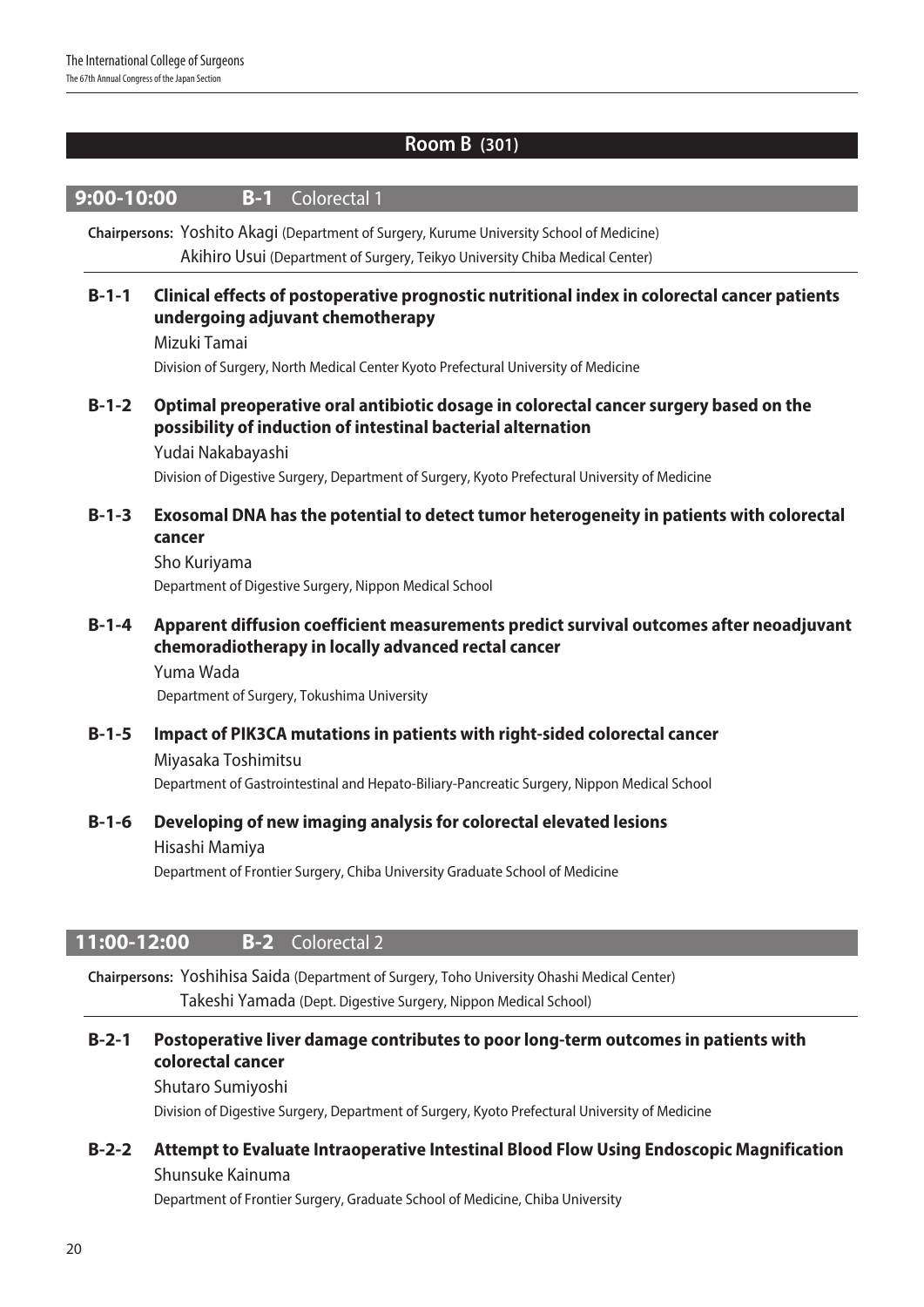## B-2-3 Surgical technique in preventing complications of reconstruction of urinary system in pelvic surgery

Koji Komori

Department of Gastroenterological Surgery, Aichi Cancer Center Hospital

### B-2-4 Short-term and long-term results of robot-assisted laparoscopic resections performed in our department

Hideki Gon Department of Gastrointestinal and Pediatric Surgery, Tokyo Medical University

#### B-2-5 A case of heterotopic intramural metastasis after robot-assisted laparoscopic low anterior resection of rectal cancer

Hisanori Mizutani Department of Gastrointestinal and Pediatric Surgery, Tokyo Medical University

#### B-2-6 Ingenuity to enhance safety and curability of laparoscopic right hemi-colectomy for right-sided colon cancer

Toshimichi Tanaka Department of Lower Gastrointestinal Surgery, Kitasato University School of Medicine

## 12:10-13:10 **Luncheon Seminar 2** Sponsored by TAIHO PHARMACEUTICAL CO., LTD.

Chairperson: Eigo Otsuji M.D., Ph.D. (Department of Surgery, Division of Digestive Surgery, Kyoto Prefectural University of Medicine)

## Tips for minimally invasive surgery and chemotherapy for colorectal cancer

Hiroshi Matsumoto Department of Gastroenterological surgery, New Tokyo Hospital

## 13:50-14:50 **B-3** Liver

Chairpersons: Susumu Eguchi (Surgery, Nagasaki University Graduate School of Biomedical Sciences) Mitsuhisa Takatsuki (Department of Digestive and General Surgery, University of the Ryukyus)

#### B-3-1 Significance of the ADC values based on MRI DWI in Stage III/IV HCC

Teraoku H Department of Surgery, Tokushima University

#### B-3-2 Impairment of perioperative activities of daily living is associated with poor prognosis following hepatectomy for hepatocellular carcinoma

Kosuke Mima Department of Gastroenterological Surgery, Graduate School of Medical Science, Kumamoto University

#### B-3-3 Effect of intraoperative postural change on fluctuations in central venous pressure and stroke volume variation values

#### Akiyoshi Masuda Department of Gastroenterology and General Surgery, St. Marianna University School of Medicine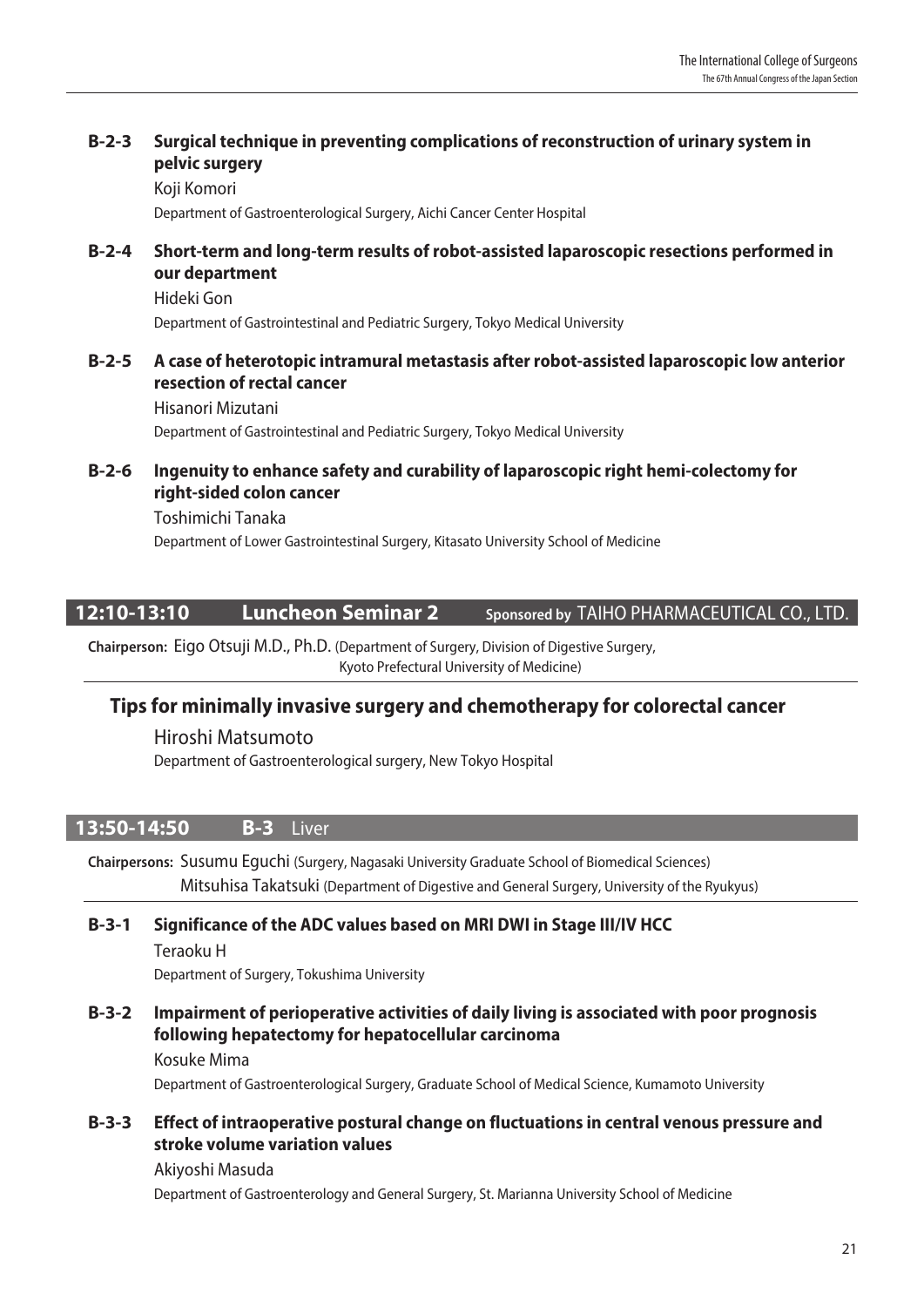# B-3-4 A case of blunt liver trauma in which the form of injury changed in a short interval

Sae Kimura

Division of Gastroenterological and General Surgery, St. Marianna University School of Medicine

### B-3-5 The examination of usefulness for anatomic resection of hepatocellular carcinoma within Milan criteria

Takashi Matsumoto Department of Gastroenterological Surgery, Graduate School of Medical Sciences, Kumamoto University

## B-3-6 Modified Difficulty Score in Laparoscopic Partial Liver Resection

Yusuke Yamamoto Division of Digestive Surgery, Kyoto Prefectural University of Medicine

## **14:50-15:40 B-4** Liver & Biliary

Chairpersons: Masayuki Ohtsuka (Department of General Surgery, Graduate School of Medicine, Chiba University) Shinichiro Takahashi (Dept. of Gastroenterological Surgery, Tokai University School of Medicine)

## B-4-1 Intraoperative navigation using auto-adjusted Real-time Virtual Sonography Miyata A

HBP Surgery Division, Department of Surgery, The University of Tokyo

B-4-2 A case of extended extrahepatic bile duct resection using the transhepatic hilar approach for benign hilar biliary stricture and simultaneous resection of right renal carcinoma Takahiko Higashiguchi

Department of Gastroenterological Surgery, Fujita Health University School of Medicine Bantane Hospital

### B-4-3 Quick detection of causative bacteria in 108 cases of acute cholangitis and cholecystitis using a multichannel gene autoanalyzer

Ryutaro Watanabe

Department of Surgery, Toho University Ohashi Medical Center

### B-4-4 A novel risk stratification model based on CHIC-HS and DNA methylation analysis for hepatoblastoma

Takafumi Kondo

Department of Gastroenterological Surgery I, Hokkaido University Graduate School of Medicine

## B-4-5 EB1 promotes proliferation and invasion of hepatocellular carcinoma cells

Takeshi Aiyama

Department of Gastroenterological Surgery I, Hokkaido University Graduate School Department of Surgery, Asahikawa Medical University